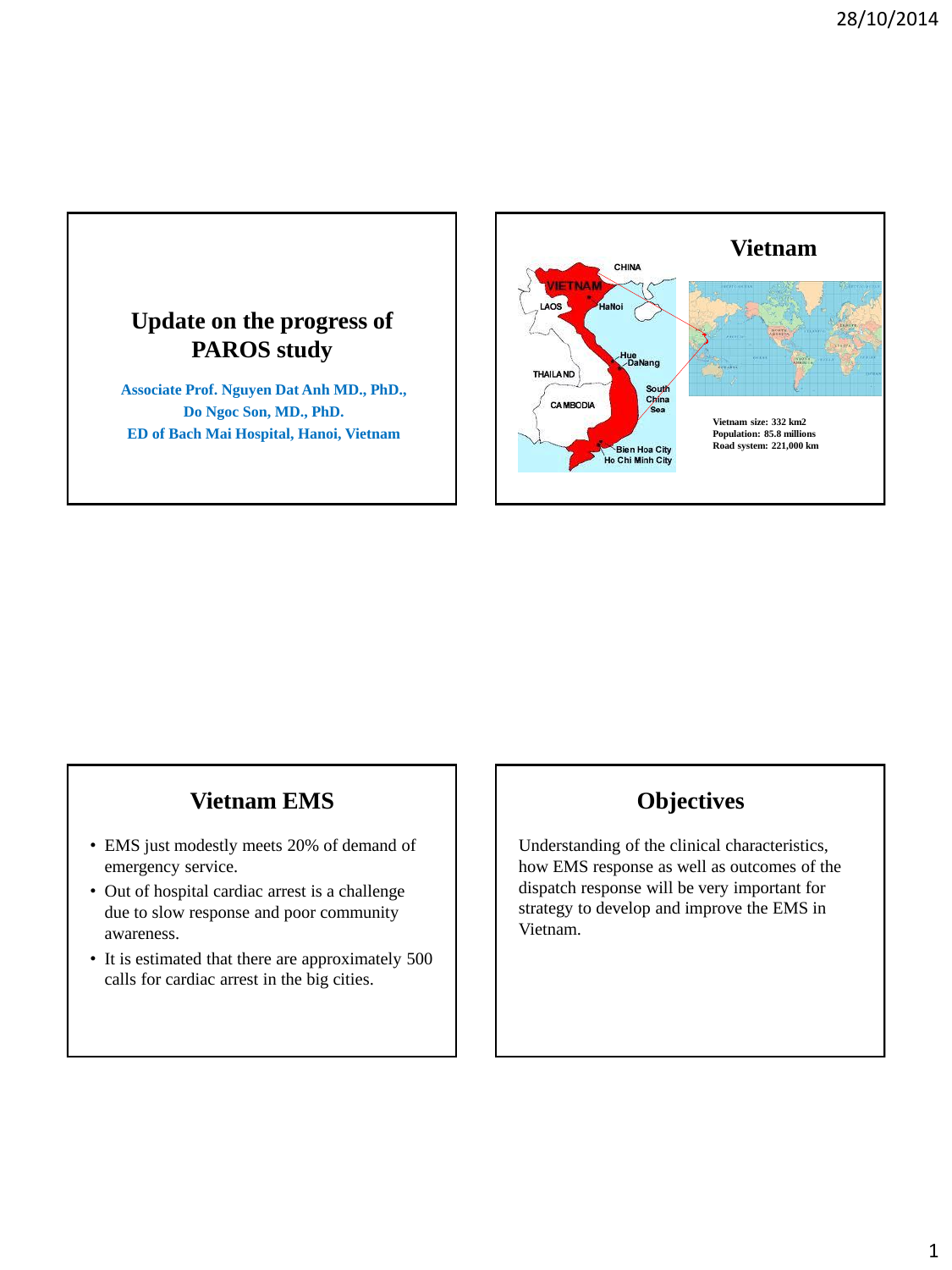## **Method**

- We plan to collect data relating to out of hospital cardiac arrest in one year from three biggest hospitals in Vietnam.
- The estimated number: 250 100 from Bach Mai and Cho Ray Hospital 50 from Hue Central Hospital.



### **Bach mai hospital Bach mai hospital**



- Established: 1911
- No 1 hospital in Vietnam
- Total number of bed: 2200 (3700 in 2017)
- Total number of inpatient: 10000
- Total number of outpatient: 5000/day
- Emergency patients (medical ED, surgical ER, pediatric ER): 100,000 – 120,000 cases/year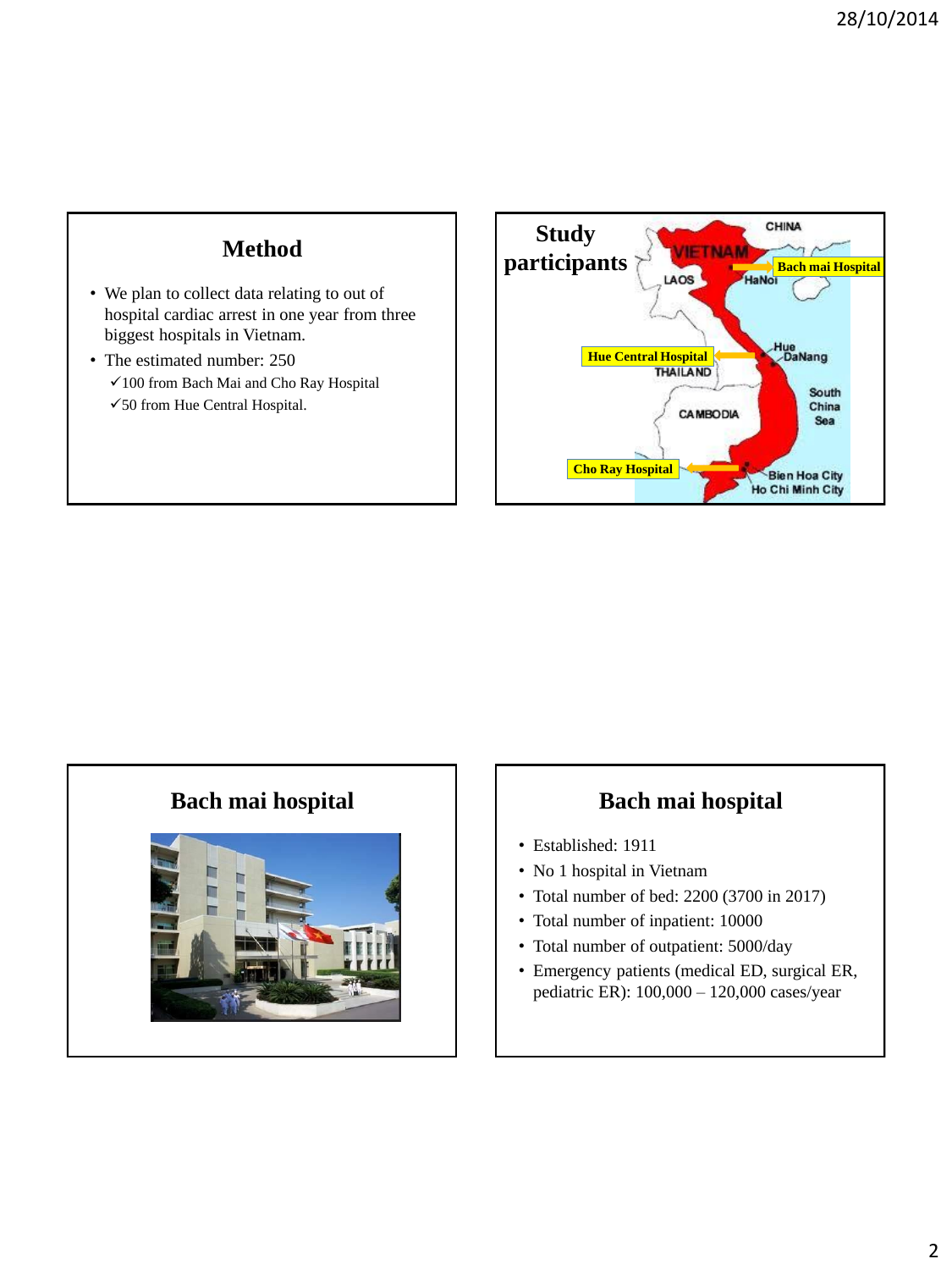# **Hue central hospital Hue central hospital**



- Established in 1894
- No 1 hospital in central Vietnam
- Total number of bed: 2400
- Total number of inpatient: 2900
- Total number of outpatient: 1000/day
- Emergency patients: 35,000 cases/year



### **Cho Ray Hospital Cho Ray Hospital**

- Established: 1900
- No 1 hospital in south Vietnam
- Total number of bed: 1800
- Total number of inpatient: 2500
- Total number of outpatient: 3500
- Emergency patients: 100,000-120,000 cases/year